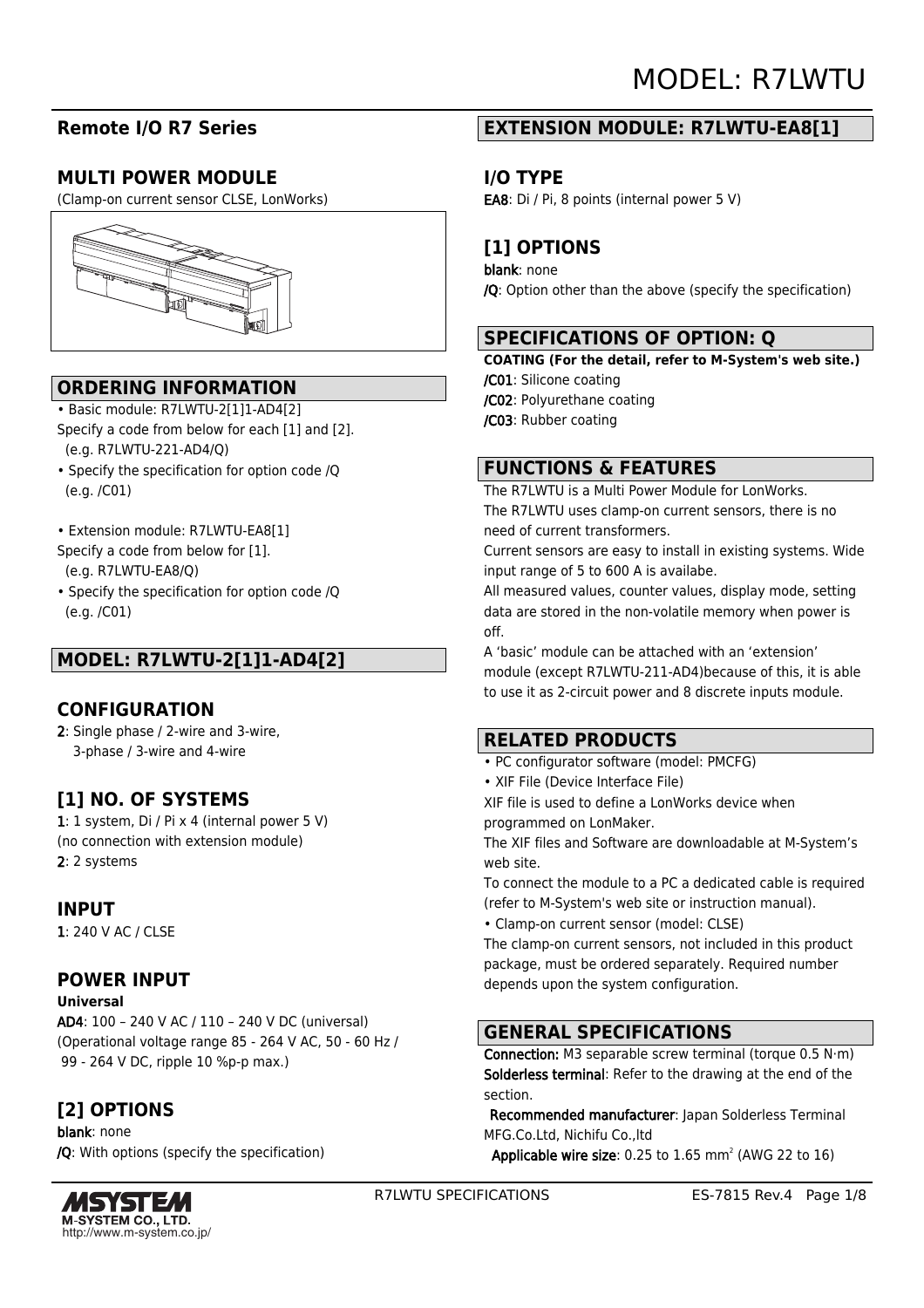Configuration: Single phase/2-wire and 3-wire, 3-phase/3 wire balanced/unbalanced load, 3-phase/4-wire balanced/unbalanced load

Screw terminal: Nickel-plated steel

Housing material: Flame-resistant resin (gray) Isolation: Sensor core to sensor output or current input or voltage input to discrete input to LonWorks or FG to power

### Measured variables

 Voltage: 1-N, 2-N, 3-N, 1-2, 2-3, 3-1 Current: 1, 2, 3, N Active / reactive: Σ Power factor: Σ **Frequency** Active energy: Incoming

 Reactive energy: Incoming Status indicator LED: PWR

**■Recommended solderless terminal size - M3**



# **LonWorks COMMUNICATION**

### Neuron Chip: FT3150

(NeuronID printed in numbers and bar code [peel-off code 39 format])

Transceiver: FT-X1 (equivalent to FTT10A) Transmission speed: 78 kbps Twisted-pair cable Distance, free topology: 500 meters Max. 64 nodes/channel LNS: Ver. 3.0 Service Pack 8 or higher Status indicator: ONLINE, ERR, TX/RX, SVCE (service) Operation switch: Service, reset

# **INPUT SPECIFICATIONS**

Frequency: 50 / 60 Hz (45 – 65 Hz) • Voltage Input Rated voltage Line-to-line (delta voltage): 240 V Line-neutral (phase voltage): 138 V **Consumption VA**: ≤ Uιη<sup>2</sup> / 300 kΩ / phase Overload capacity: 200 % of rating for 10 sec., 120 % continuous Selectable primary voltage range: 50 – 400 000 V • Current Input CLSE-R5: 0 – 5 A AC

 $CI$  SF-05: 0 – 50 A AC. CLSE-10: 0 – 100 A AC CLSE-20: 0 – 200 A AC



CLSE-40: 0 – 400 A AC CLSE-60: 0 – 600 A AC Overload capacity: 120 % continous, 500 % for 10 sec. (Note: Use for the circuit not exceed 480 V) Selectable primary current range: 1 – 20 000 A (only with CLSE-R5, refer to the configurator settings) Operational range Current: 0 – 120 % of the rating Voltage: 10 – 120 % of the rating Active/reactive power: ±120 % of the rating Frequency: 45 – 65 Hz Power factor:  $\pm 1$ ■ Discrete input Common: Negative common Maximum frequency: 10 Hz Minimum pulse width: 50 msec. Totalized pulse range: 0 - 9 999 999 Count at overflow: Reset and restart at '0.' Detecting voltage/current: 5 V DC / 5 mA approx. Detecting levels:  $\leq$  5 kΩ /  $\leq$  2 V for ON; ≥ 100 kΩ / 4 V for OFF Operation mode: Discrete and pulse counter

### **INSTALLATION**

### Power consumption

•AC: Basic module: < 5 VA Basic with extension module: < 6 VA •DC: Basic module: < 1.5 W Basic with extension module: < 2 W Operating temperature: -10 to +55°C (14 to 131°F) **Storage temperature:** -20 to  $+65^{\circ}$ C (-4 to  $+149^{\circ}$ F) Operating humidity: 30 to 90 %RH (non-condensing) Atmosphere: No corrosive gas or heavy dust Mounting: DIN rail Weight: Basic module: 200 g (0.44 lb) Extension module: 90 g (0.2 lb)

### **PERFORMANCE**

Accuracy (at 10 - 35°C or 50 - 95°F, 45 – 65 Hz) Add the accuracy of the current sensor for overall values. **Voltage:**  $\pm 0.5$  % of the rating **Current:**  $\pm 0.5$  % of the rating **Power:**  $\pm 1.0$  % of the rating Power factor: ±1.5 % **Energy**:  $\pm 2.0$  % of the rating (range 5 - 100 %, PF 1) Frequency:  $\pm 0.1$  % of the rating The described accuracy levels are ensured at the input 1 % or more for phase 2 current with 3-phase/3-wire unbalanced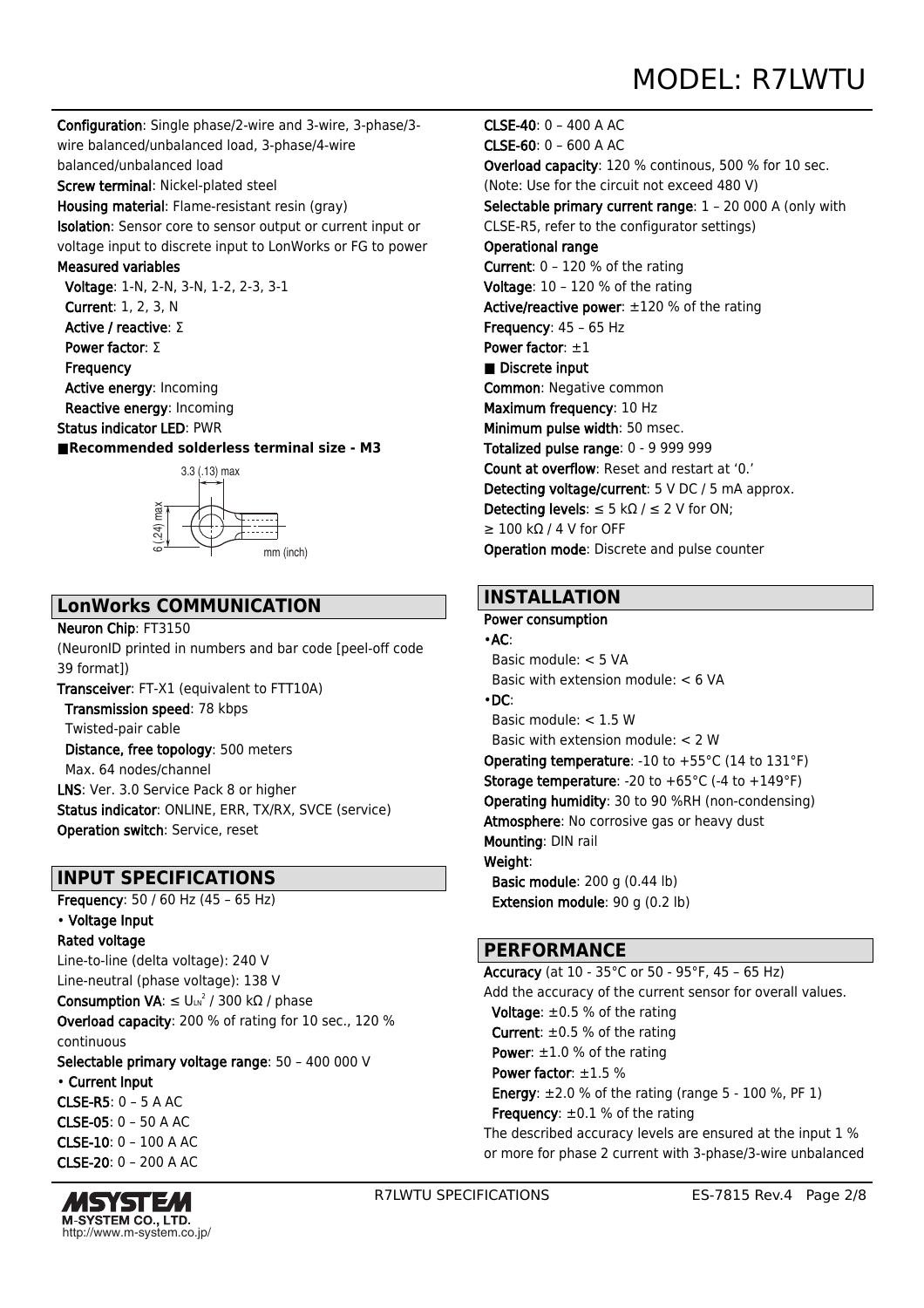load and for neutral current with 1-phase/3-wire.

### Data update period:

Frequency:  $\leq 1$  sec.

Other:  $\leq 500$  msec.

Insulation resistance: ≥ 100 MΩ with 500 V DC

### Dielectric strength:

2000 V AC @ 1 minute (current input or voltage input or discrete input to LonWorks or FG to input power) 1000 V AC @ 1 minute (current input or voltage input to discrete input)

### **EXTERNAL VIEW ■ BASIC MODULE**



#### ■ **STATUS INDICATOR LED**

| ID            | <b>STATUS</b>             | COLOR | <b>FUNCTION</b>                    |  |  |  |
|---------------|---------------------------|-------|------------------------------------|--|--|--|
| <b>PWR</b>    | OΝ                        | Green | Internal power 5V normal operating |  |  |  |
|               | OFF                       |       | Internal power 5V abnormality      |  |  |  |
|               | ON                        |       | Online                             |  |  |  |
| <b>ONLINE</b> | Blink $\approx$ 2 Hz      | Green | Wink message recived               |  |  |  |
|               | OFF                       |       | Abnormality                        |  |  |  |
|               | OΝ                        |       | Writing in non-volatile memory     |  |  |  |
|               | <b>Blink</b>              |       | No input or input overflow         |  |  |  |
| <b>FRR</b>    | $\approx 0.5$ Hz          | Red   |                                    |  |  |  |
|               | Blink $\approx$ 2 Hz      |       | Abnormality                        |  |  |  |
|               | OFF                       |       | Normal operating                   |  |  |  |
| TX/RX         | ON                        | Green | In communication                   |  |  |  |
|               | OFF                       |       | No connection                      |  |  |  |
|               | ON                        |       | Internal program error             |  |  |  |
| <b>SVCE</b>   | Blink<br>$\approx$ 0.5 Hz | Green | No network service                 |  |  |  |
|               | OFF                       |       | Normal operating                   |  |  |  |

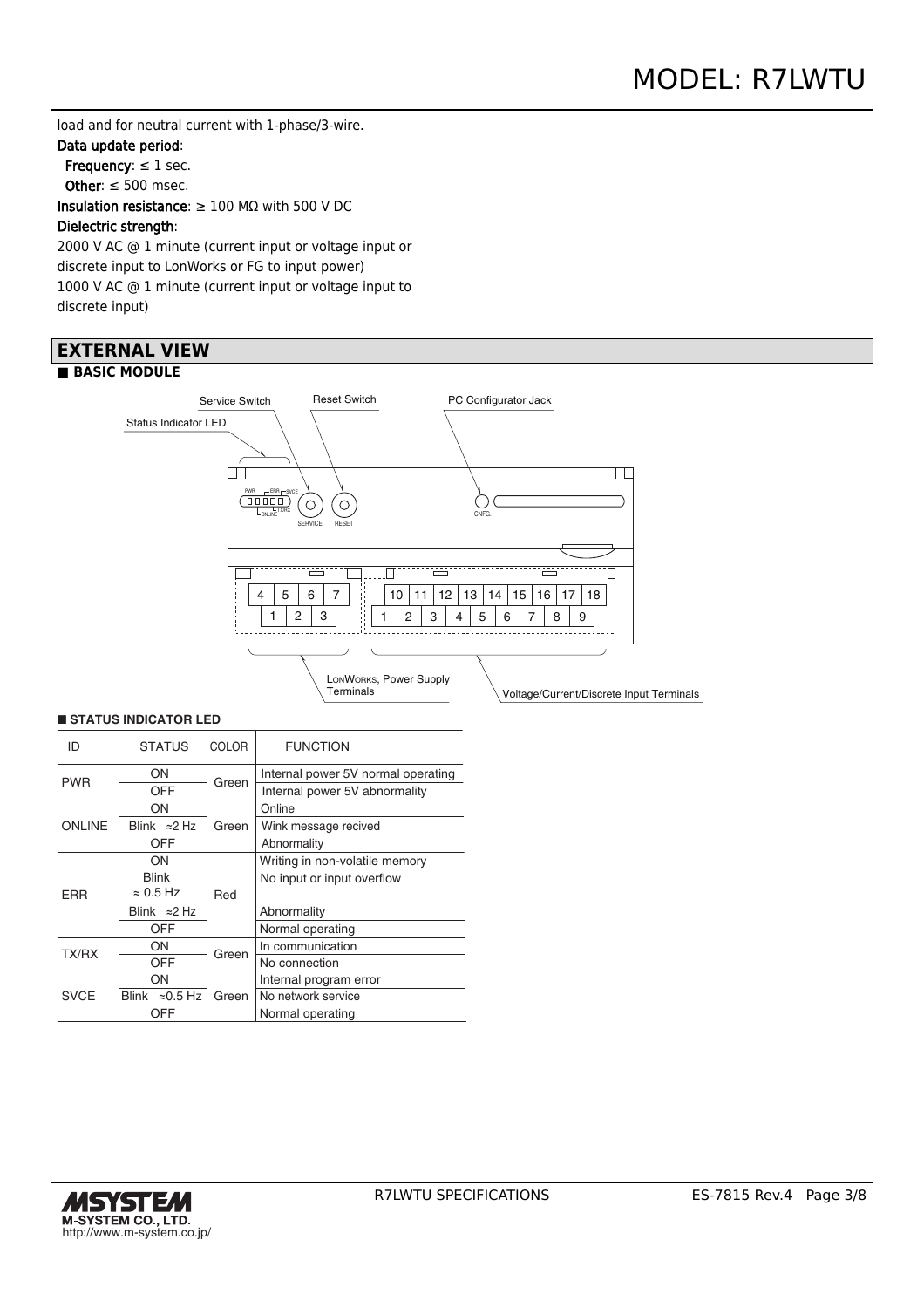### **■ EXTENSION MODULE**



# **TERMINAL CONNECTIONS**



Grounding is unnecessary for low-voltage circuit.

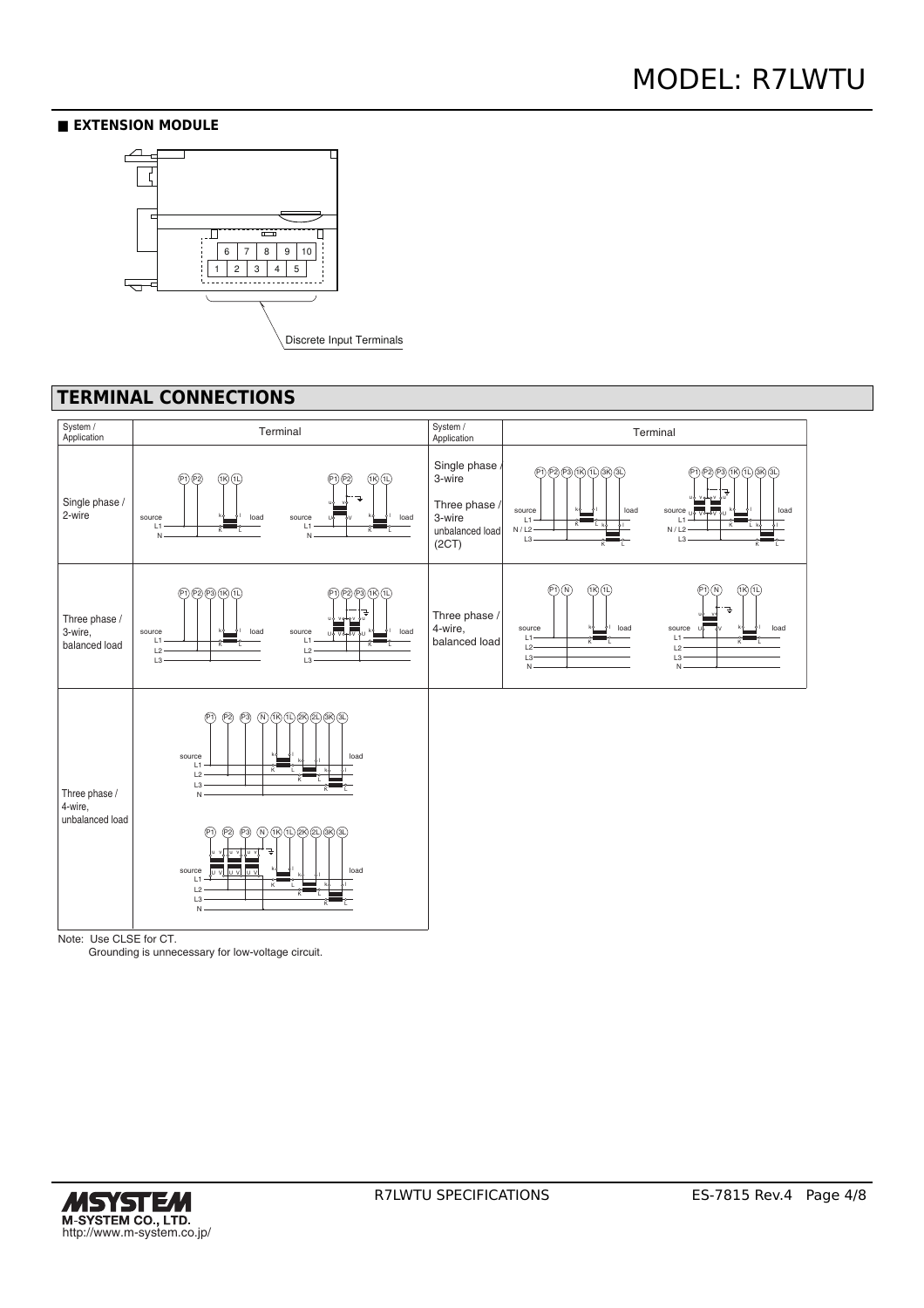# **CONNECTION DIAGRAMS**

### ■ **POWER SUPPLY, LONWORKS TERMINAL ASSIGNMENT**



| NO. | ID               | <b>FUNCTION, NOTES</b>   |
|-----|------------------|--------------------------|
|     | NET <sub>1</sub> | LONWORKS communication 1 |
| 2   | NET <sub>2</sub> | LONWORKS communication 2 |
| 3   | FG               | FG                       |
| 4   | NET <sub>1</sub> | LONWORKS communication 1 |
| 5   | NET <sub>2</sub> | LONWORKS communication 2 |
| 6   | $U(+)$           | Power input              |
|     | V (–)            | Power input              |

Note: LONWORKS wiring must be paired between NET1 terminals and/or NET2 terminals.

### ■ **HOST PC CONNECTION**



# **TERMINAL ASSIGNMENTS**

### **■ BASIC MODULE**

#### • **1 Circuit, 4 point discrete**

| P <sub>3</sub> |           | NC. |   | NC. |                                 |     | l13 1ch l14 1ch l15 1ch l16<br>$1K$   2K   3K $ D11+ D13+ COM $ |  |  |  |
|----------------|-----------|-----|---|-----|---------------------------------|-----|-----------------------------------------------------------------|--|--|--|
|                | <b>P2</b> |     | N | 14  | 1ch   5 1ch $  6$ 1ch   7<br>2l | -3L | $IDI2 + IDI4 + ICOM$                                            |  |  |  |

| <b>PIN</b><br>No. | ID             | <b>FUNCTION</b>       | PIN<br>No. | ID             | <b>FUNCTION</b>       | PIN<br>No.     |
|-------------------|----------------|-----------------------|------------|----------------|-----------------------|----------------|
| 1                 | P <sub>1</sub> | Voltage Input P1      | 10         | P <sub>3</sub> | Voltage Input P3      | 1              |
| $\overline{c}$    | P <sub>2</sub> | Voltage Input P2      | 11         | <b>NC</b>      | Unused                | $\overline{2}$ |
| 3                 | N              | Voltage Input N       | 12         | <b>NC</b>      | Unused                | 3              |
| 4                 | 1ch 1L         | 1ch current input 1L  | 13         | 1 $ch$ 1 $K$   | 1ch current input 1K  | $\overline{4}$ |
| 5                 | 1ch 2L         | 1ch current input 2L  | 14         | 1ch 2K         | 1ch current input 2K  | 5              |
| 6                 | 1ch 3L         | 1ch current input 3L  | 15         | 1ch 3K         | 1ch current input 3K  | 6              |
| $\overline{7}$    | $DI2 +$        | Discrete input 2      | 16         | $DI1 +$        | Discrete input 1      | $\overline{7}$ |
| 8                 | $DI4 +$        | Discrete input 4      | 17         | $DI3 +$        | Discrete input 3      | 8              |
| 9                 | <b>COM</b>     | Discrete input common | 18         | <b>COM</b>     | Discrete input common | 9              |

#### **• 2 Circuits**

|  |  |  |    |   | 13 1ch 14 1ch 15 1ch 16 2ch 17 2ch 18 2ch<br>1K 2K 3K I |    | 1K |  |  |
|--|--|--|----|---|---------------------------------------------------------|----|----|--|--|
|  |  |  | 21 | લ | 1ch 5 1ch 6 1ch 7 2ch 8 2ch 9 2ch                       | 11 |    |  |  |

| PIN<br>No.     | ID             | <b>FUNCTION</b>      | <b>PIN</b><br>No. | ID                | <b>FUNCTION</b>      |
|----------------|----------------|----------------------|-------------------|-------------------|----------------------|
| 1              | P <sub>1</sub> | Voltage Input P1     | 10                | P <sub>3</sub>    | Voltage Input P3     |
| $\overline{2}$ | P <sub>2</sub> | Voltage Input P2     | 11                | <b>NC</b>         | Unused               |
| 3              | N              | Voltage Input N      | 12                | <b>NC</b>         | Unused               |
| $\overline{4}$ | 1ch 1L         | 1ch current input 1L | 13                | 1ch 1K            | 1ch current input 1K |
| 5              | 1ch 2L         | 1ch current input 2L | 14                | 1ch <sub>2K</sub> | 1ch current input 2K |
| 6              | 1ch 3L         | 1ch current input 3L | 15                | 1ch 3K            | 1ch current input 3K |
| $\overline{7}$ | 2ch 1L         | 2ch current input 1L | 16                | 2ch 1K            | 2ch current input 1K |
| 8              | 2ch 2L         | 2ch current input 2L | 17                | 2ch 2K            | 2ch current input 2K |
| 9              | 2ch 3L         | 2ch current input 3L | 18                | 2ch 3K            | 2ch current input 3K |

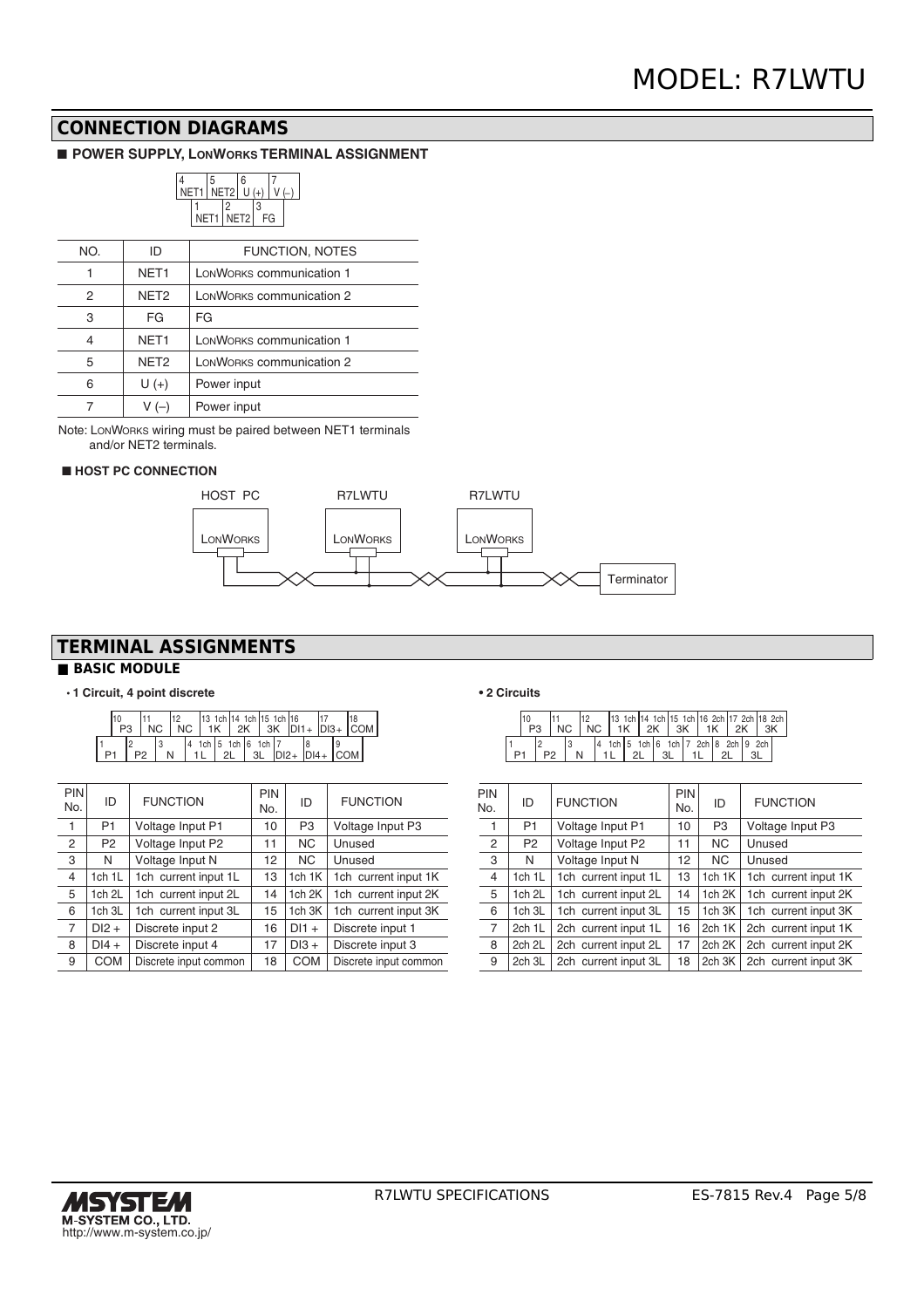### ■ **EXTENSION MODULE**



| No. | ID         | <b>FUNCTION</b>  | No. | ID         | <b>FUNCTION</b>  |
|-----|------------|------------------|-----|------------|------------------|
|     | <b>COM</b> | Common           | 6   | <b>COM</b> | Common           |
| 2   | $DI2 +$    | Discrete input 2 | 7   | $DI1 +$    | Discrete input 1 |
| 3   | $DI4 +$    | Discrete input 4 | 8   | $DI3 +$    | Discrete input 3 |
| 4   | $DI6 +$    | Discrete input 6 | 9   | $DI5 +$    | Discrete input 5 |
| 5   | $D18 +$    | Discrete input 8 | 10  | $DI7 +$    | Discrete input 7 |

### **EXTERNAL DIMENSIONS & TERMINAL ASSIGNMENTS unit: mm (inch) ■ BASIC MODULE**



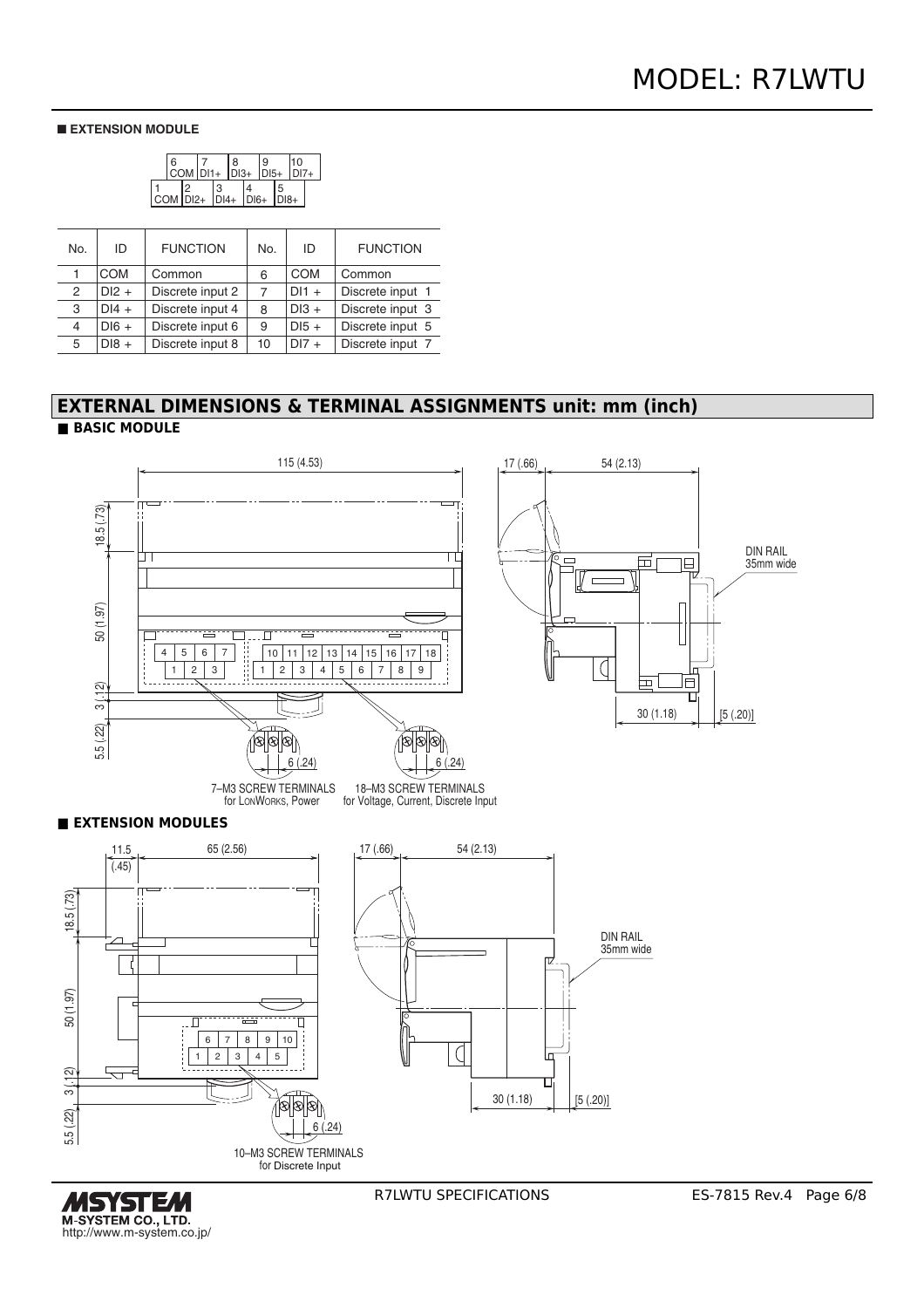### **SCHEMATIC CIRCUITRY & CONNECTION DIAGRAM**

#### ■ **BASIC MODULE**

**• 1 Circuit, 4-point Discrete Inputs**